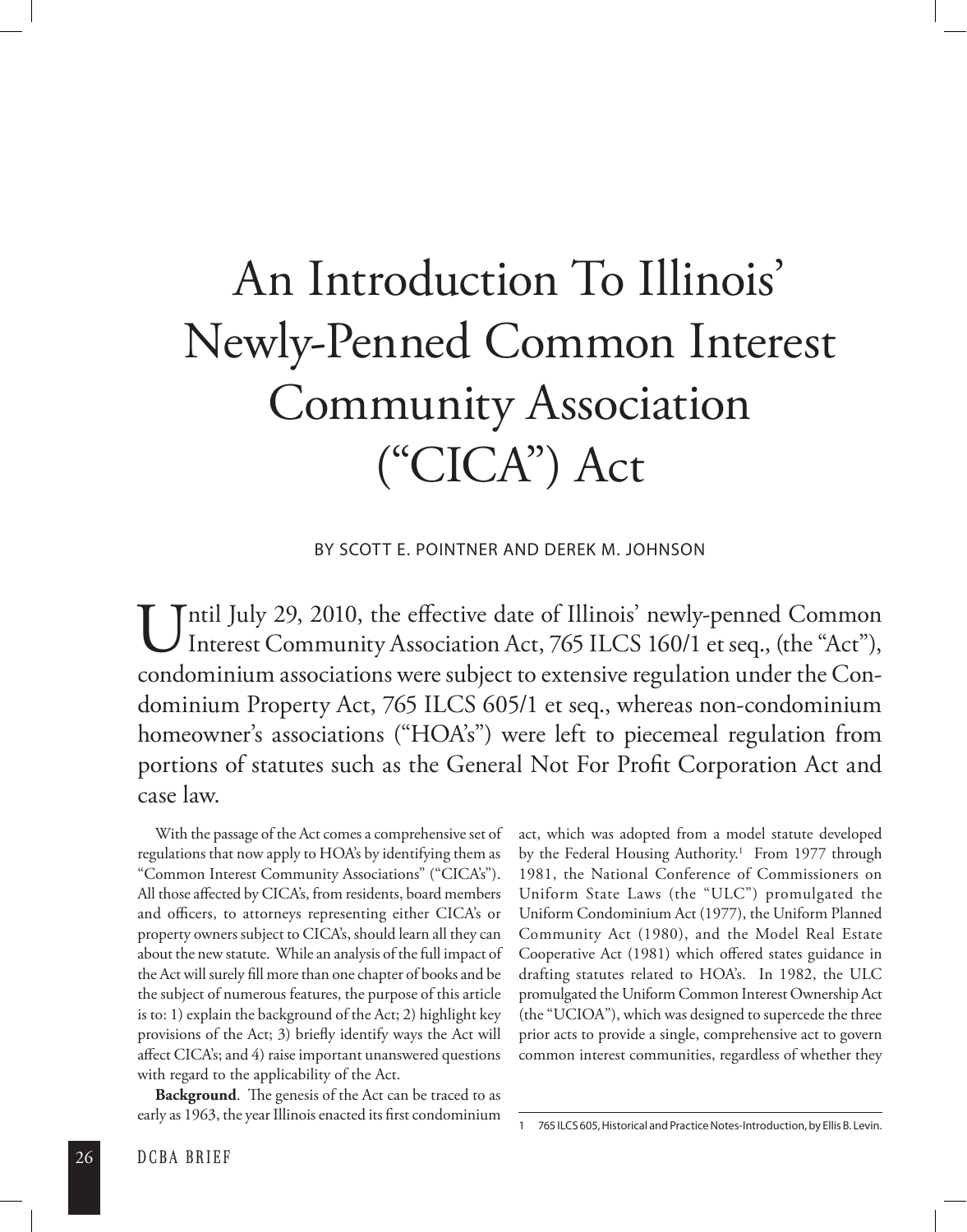were for condominiums, HOA's, or cooperatives.<sup>2</sup>

Two years later, the General Assembly amended Section 102 of the Forcible Entry and Detainer Act ("FEDA") by adding subsections 102(b) and 102(c), which defined (and

then regulating for purposes of the FEDA) the term "common interest community" as "real estate other than a condominium or cooperative with respect to which any person by virtue of his or her ownership of a partial interest or unit therein is obligated to pay for maintenance, improvement, insurance premiums, or real estate taxes of other real estate described in a declaration which is administered by an association." Although individual sections of other statutes made references to and imposed some regulations upon common interest communities,<sup>3</sup> the General Assembly neither adopted the UCIOA, nor promulgated a sister act to the Condominium Property Act, until this summer.

Although not expressly spelled out in the Act, there are at least five primary characteristics that most CICA's share: 1) they govern residential developments that are subject to a declaration recorded against all properties in the development; 2) unit owners share common interests, both in shared rights and shared property owned by the CICA for their benefit; 3) unit owners pay assessments for maintenance and other common interest expenses; 4) the CICA is typically an Illinois not for profit corporation; and 5) the CICA's are subject to a set of bylaws that govern their internal affairs. Although the Act expressly trumps certain

*Scott Pointner is a member of Rathje & Woodward , LLC in Wheaton, where he represents businesses, landowners, homeowners* 



*associations, and professionals in real estate, litigation, and corporate matters. He has been a featured speaker at various continuing legal education seminars, and is a regular lecturer at Midwestern University. He earned his J.D. degree from Southwestern University School of Law, and his B.S. degree in finance from Indiana University.* 

*Derek M. Johnson is an associate attorney at the law firm of Rathje & Woodward, LLC. Derek received his Bachelors of Science (with Distinc-*



*tion) from the University of Wisconsin-Madison, and his Juris Doctorate (with Honors) from the Chicago-Kent College of Law. Derek practices in the areas of commercial litigation (with an emphasis in construction and real estate litigation) and trusts and estates.* 

the Act will generally govern CICA's alongside the CICA's declaration and bylaws.

**Key Provisions of the Act.** The Act is organized in fourteen key sections: 5) Definitions; 10) Applicability; 15)

> Interpretation; 20) Amendments; 25) Board of Directors; 30) Board Duties and Records; 35) Unit Owner Powers; 40) Meetings; 45) Finances; 50) Administration Prior to Turnover; 55) Fidelity Insurance; 60) Errors and Omissions; 65) Management Companies; 70) Use of an American Flag; and 75) Exemptions. Although the Act impacts CICA's in hundreds of ways, the key provisions of the Act are as follows:

> *Applicability.* The Act generally applies to all  $CICAs<sup>5</sup>$ , which are defined as "real estate other than a condominium or cooperative" in which a person, by virtue of his or her ownership of a partial interest or unit therein, is obligated to pay the maintenance, improvement, insurance premiums or real estate taxes of common areas described in a declaration which is administered by an association.6 This definition is nearly identical to the definition promulgated in 1982 under the FEDA. Notably, the Act exempts CICAs incorporated under the General Not For Profit Corporation Act if they have 10 units or less, or if their annual budget is \$100,000.00 or less, unless a majority of their directors affirmatively elect to be governed by the Act.7

> *Declaration and Bylaws.* A declaration and bylaws must be created and recorded, and the bylaws may be included in the declaration

provisions contained in declarations that conflict with it<sup>4</sup>,

- 2 See Introduction to the Uniform Common Interest Ownership Act, National Conference of Commissioners on Uniform State Laws.
- 3 See e.g., 735 ILCS 5/15-1507(c)(1)(H)(2) (mortgage foreclosure); 765 ILCS 122/3(e)(3) (environmental covenants).
- 4 See e.g., 765 ILCS 160/1-15(c) (generally forbidding boards from prohibiting the display of the American flag or a military flag "notwithstanding any provision in the" community instruments).

or in a separate instrument attached to the declaration when recorded.8 Any amendments to the declaration or bylaws must also be recorded.9

<sup>5 765</sup> ILCS 160/1-10.

<sup>6 765</sup> ILCS 160/1-5.

<sup>7 765</sup> ILCS 160/1-75(a).

<sup>8 765</sup> ILCS 160/1-20(a).

<sup>9 765</sup> ILCS 160/1-20(a).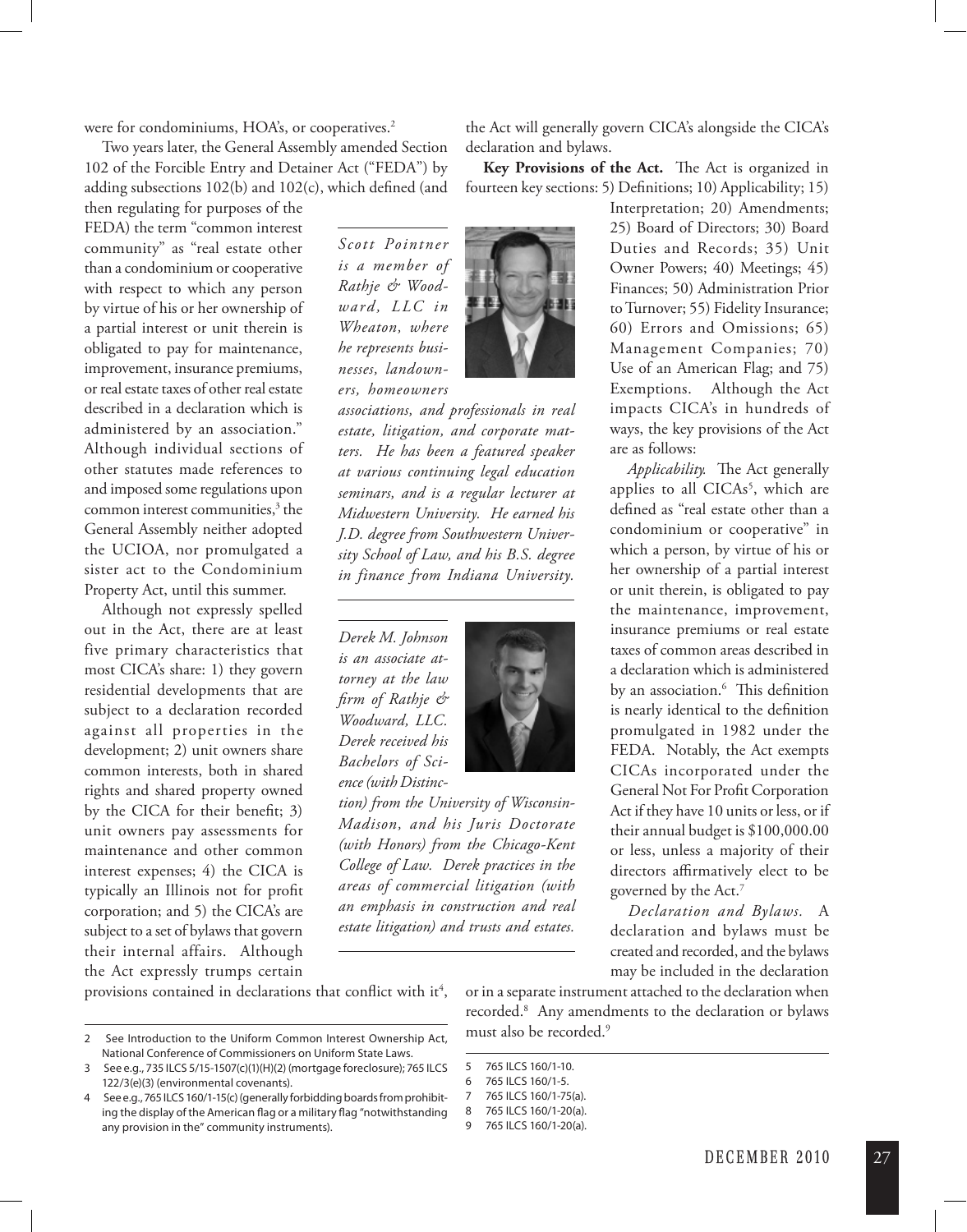*Initial Election of Board Members.* Prior to formation of the CICA, the original developer has all responsibilities the CICA has under the Act.<sup>10</sup> However, the initial election of the board must be held no later than 60 days after the developer's conveyance of 75% of the units, or 3 years after recording of the declaration, whichever occurs first.<sup>11</sup>

*Board Composition; Terms; Meetings.* There must be at least 3 board members: a president, a secretary, and a 20% of the unit owners sign the petition.<sup>20</sup>

*Insurance Requirements.* Unless exempt under Section 75(b), a CICA with 30 or more units must obtain fidelity insurance covering those persons who control or disburse funds of the association for the maximum amount of coverage available to protect such funds.<sup>21</sup>

**Membership Meetings; Voting; Voting Rights**. Unless exempt under the provisions of Section 75(b),

> the unit owners must hold an annual meeting, a purpose of which must be to elect board members.<sup>22</sup> Voting may be done in person, by mail, or by written proxy, and the association may adopt rules such that voting is

treasurer.12 The board members' terms of office can be no longer than 3 years (though there are no term limits and a board member can run for re-election indefinitely).<sup>13</sup> However, their terms must be staggered such

The authors are of the belief that as of the effective date of the Act, there was likely not a single existing CICA in Illinois with declarations and bylaws that fully complied with the Act.

that at least one-third of their terms of office expire each year.<sup>14</sup> The board must meet at least 4 times a year<sup>15</sup>, unless the CICA is exempt from the Act.<sup>16</sup>

*Board Meetings.* All board meetings must be open to the unit owners, except for any portion held: (i) to discuss probable or actual litigation filed by or against the association; (ii) to consider information regarding the appointment, employment, or dismissal of an employee; or (iii) to discuss violations of the CICA's rules or regulations, or a unit owner's unpaid share of common expenses.17 Any vote concerning "closed meeting" matters must be open to all unit owners.18

*Board Members' Conflicts of Interest.* A board member, or a corporation or partnership in which a board member or a member of his/her immediate family holds a 25% interest, cannot enter into a contract with the CICA unless the CICA gives 20 days notice of its intent to enter into such contract to the unit owners.19 Within 20 days after such notice, the unit owners are afforded an opportunity to file a petition for an election to approve or disapprove of such contract if

- 15 765 ILCS 160/1-30(a).
- 16 765 ILCS 160/1-75(b).
- 17 765 ILCS 160/1-40(b)(5).

19 765 ILCS 160/1-30(b).

done by secret ballot to verify unit ownership.<sup>23</sup> Contract purchasers under an installment contract with a seller other than the original developer will have the right to vote during such times as the purchaser resides in the unit, unless the seller expressly retains the right to vote in writing.<sup>24</sup>

*Notice Requirements.* With regard to *membership*meetings, unless exempt under Section 75(b), all members must be given written notice of the time, place, and purpose of all membership meetings by mail or personal delivery within 10 to 30 days prior to each meeting.<sup>25</sup> Twenty percent of the unit owners constitute a quorum.26 With regard to *board*  meetings, for any meetings concerning the adoption of the proposed annual budget, regular assessments, or a separate or special assessment, the board must give notice to the unit owners within 10 to 30 days prior to the meeting by mail or personal delivery.27 For all other board meetings, the board need only give 48 hours notice by mail, personal delivery, or posting copies of the notice in the entranceways, elevators, or other conspicuous places in the CICA.28

**Required Disclosures**. Every year the board must provide to all unit owners an itemized accounting of all

- 20 765 ILCS 160/1-30(b).
- 21 765 ILCS 160/1-55. 22 765 ILCS 160/1-40(b)(2).
- 23 765 ILCS 160/1-25(h), (i).
- 
- 24 765 ILCS 160/1-25(j).
- 25 765 ILCS 160/1-40(a). 26 765 ILCS 160/1-40(b)(1).
- 27 765 ILCS 160/1-40(b)(4).
- 28 765 ILCS 160/1-40(b)(4).

<sup>10 765</sup> ILCS 160/1-50(a).

<sup>11 765</sup> ILCS 160/1-50(b).

<sup>12 765</sup> ILCS 160/1-25(f). 13 765 ILCS 160/1-25(b).

<sup>14 765</sup> ILCS 160/1-25(d).

<sup>18</sup> 765 ILCS 160/1-40(b)(5).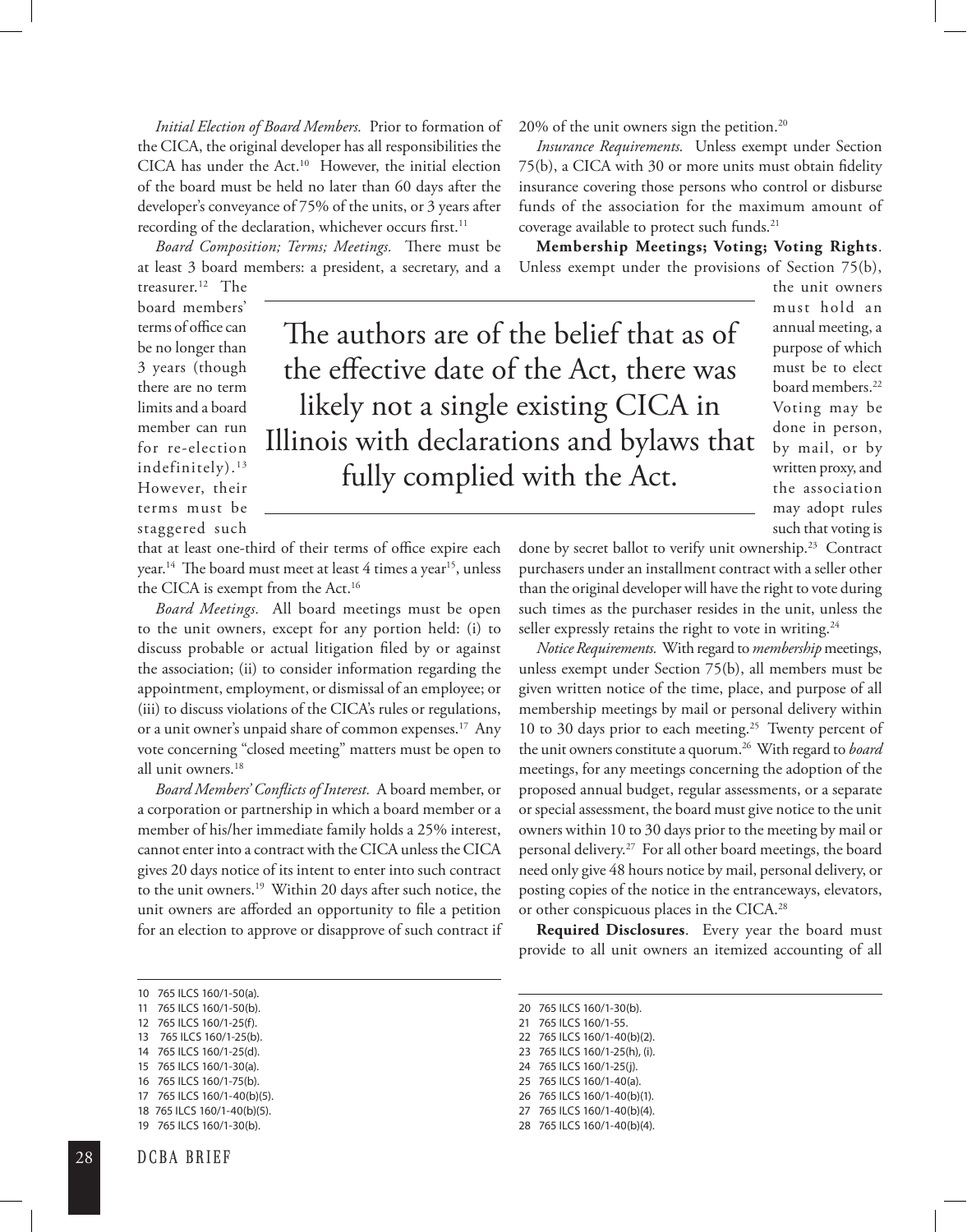expenses paid for the preceding year.<sup>29</sup> Prior to adoption of a proposed annual budget, the board must provide a copy of the proposed annual budget to all unit owners at least 30 days prior to adoption.30

*Records Retention Requirements.* The board must maintain a number of records and make them available for inspection, including: the declaration, bylaws, rules and regulations, and other community instruments; detailed records (in chronological order) of the receipts and expenditures for the common areas; copies of all contracts, leases, or other agreements entered into by the board; minutes of all board meetings for the preceding seven years; ballots, proxies, and written statements of purpose for any election held within the preceding year; all records as are available for inspection under the General Not For Profit Corporation Act; and written designations as to who is authorized to vote on behalf of a unit owner.<sup>31</sup>

*Availability of Records to Prospective Purchasers.* If a unit owner other than the original developer sells a unit, upon demand, the board must make available for inspection to the prospective purchaser, without limitation, the declaration, rules and regulations, any statements of unpaid assessments for the unit, a statement of the financial condition of the association, and a statement of the status of any pending suits or judgment in which the association is a party.<sup>32</sup>

*Age; Leasing Restrictions.* With regard to age restrictions, the declaration may impose a minimum age restriction limiting ownership, rental, or occupancy to persons 55 years or older and such restriction will not constitute age discrimination under Article 3 of the Illinois Human Rights Act.<sup>33</sup> However, if a person (or the immediate family of such person) who owns, rents, or occupies a unit is less than 55 years old at the time such restriction is created, such person will not be deemed to be in violation of the restriction so long as he or she continues to own or reside in the unit.<sup>34</sup> Once that person ceases to own or reside in such unit, the minimum age restriction will apply to the unit.<sup>35</sup> With regard to leasing, the association may validly prohibit the leasing of units.36 However, if a not for profit corporation owns and is leasing a unit at the time the association amends the declaration or bylaws to prohibit leasing, such prohibition will not apply to such unit until the not for profit corporation voluntarily sells the unit.<sup>37</sup> The Act,

29 765 ILCS 160/1-45(b).

- 32 765 ILCS 160/1-35(d).
- 33 765 ILCS 160/1-15(c).
- 34 765 ILCS 160/1-15(c).
- 35 765 ILCS 160/1-15(c).
- 36 765 ILCS 160/1-20(c).
- 37 765 ILCS 160/1-20(c).

the declaration and bylaws, and all rules and regulations shall also be deemed to be incorporated into any lease for a unit.38 The unit owners must also deliver a written copy of the lease, or if oral, a memorandum of the lease, to the association no later than the date of occupancy or 10 days after the lease is signed, whichever occurs first.<sup>39</sup>

*Display of an American or military flag.* The Act generally prohibits CICA's from prohibiting the display of, or installation of a flagpole for the display of, the American and/or a military flag.<sup>40</sup> However, an "American flag" or "military flag" can only be made of paper, cloth, or fabric, and not any other type of materials, and must be displayed from a staff or flagpole or in a window.<sup>41</sup> Moreover, the association may adopt reasonable rules and regulations regarding the placement and manner of displaying such flags.<sup>42</sup>

*Potential Liability For Costs and Attorney Fees.* In various places, the Act provides that either a unit owner or third person is entitled to recover its costs and reasonable attorneys' fees in any action to compel the association to do certain acts or provide certain information.<sup>43</sup>

**How Is the Act Most Likely to Affect CICA'S?** Of the myriad of ways the Act will significantly impact CICA's, the most glaring issues relate to *existing* CICA's. The authors are of the belief that as of the effective date of the Act, there was likely not a single existing CICA in Illinois with declarations and bylaws that fully complied with the Act. Unlike condominiums with declarations and bylaws that were drafted in conformity with existing requirements of the Condominium Property Act-the very act that created condominiums-existing CICA's were created before the Act existed, and their declarations and bylaws were drafted without reference to the Act's requirements. With the Act applying to existing CICA's on the effective date of July 29, 2010 with neither a "grandfathering clause" nor a grace period to allow existing CICA's to amend declarations and bylaws to conform to the Act, CICA's would be wise to review their existing declarations and bylaws and make necessary changes in an expeditious manner, especially given the provision for attorney fees for violations of the Act.

Aside from the need to amend declarations and bylaws, the Act will require a significant commitment, new to many CICA's, to institutional organization. While these requirements are for the protection of unit owners, they do not come without cost in terms of money, time, and other

<sup>30 765</sup> ILCS 160/1-45(a). 31 765 ILCS 160/1-30(i).

<sup>38 765</sup> ILCS 160/1-35(a).

<sup>39 765</sup> ILCS 160/1-35(a).

<sup>40</sup> See 765 ILCS 160/1-70(a).

<sup>41 765</sup> ILCS 160/1-70(b).

<sup>42 765</sup> ILCS 160/1-70(a).

<sup>43</sup> See, e.g., 765 ILCS 160/1-25(g); 765 ILCS 160/1-30(i)(4).